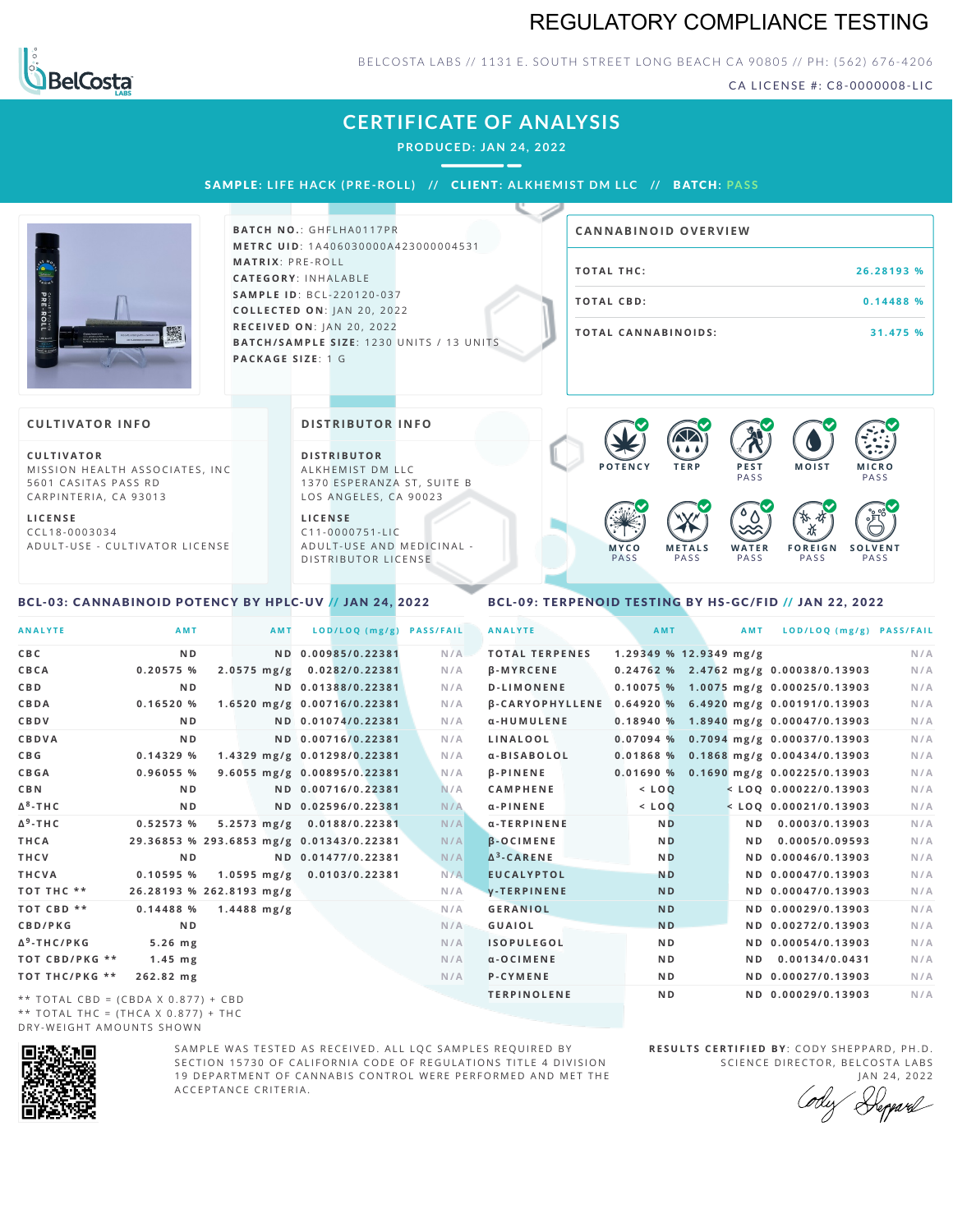# REGULATORY COMPLIANCE TESTING

#### <span id="page-1-0"></span>BCL-13: PESTICIDE TESTING BY GC/MS // JAN 22, 2022

| <b>ANALYTE</b>         | LIMIT         | AMT $(\mu g/g)$ | LOD/LOQ (µg/g) | <b>PASS/FAIL</b> |
|------------------------|---------------|-----------------|----------------|------------------|
| <b>CAPTAN</b>          | $0.7 \mu g/g$ | N <sub>D</sub>  | 0.01977/0.06   | <b>PASS</b>      |
| <b>CHLORDANE</b>       | Any amt       | N <sub>D</sub>  |                | <b>PASS</b>      |
| <b>CHLORDANE CIS</b>   |               | N <sub>D</sub>  | 0.01199/0.03   | N/A              |
| <b>CHLORDANE TRANS</b> |               | N <sub>D</sub>  | 0.01082/0.03   | N/A              |
| <b>CHLORFENAPYR</b>    | Any amt       | N <sub>D</sub>  | 0.01364/0.06   | <b>PASS</b>      |
|                        |               |                 |                |                  |

| <b>ANALYTE</b>                      | LIMIT         | $AMT(\mu g/g)$ | LOD/LOQ (µg/g) | <b>PASS/FAIL</b> |
|-------------------------------------|---------------|----------------|----------------|------------------|
| <b>CHLORPYRIFOS</b>                 | Any amt       | N <sub>D</sub> | 0.01653/0.06   | <b>PASS</b>      |
| <b>DICHLORVOS</b>                   | Any amt       | N <sub>D</sub> | 0.01165/0.06   | <b>PASS</b>      |
| <b>METHYL PARATHION</b>             | Any amt       | N <sub>D</sub> | 0.00851/0.06   | <b>PASS</b>      |
| PENTACHLORONI-<br><b>TROBENZENE</b> | $0.1 \mu g/g$ | N <sub>D</sub> | 0.01282/0.06   | <b>PASS</b>      |
|                                     |               |                |                |                  |

## BCL-05: RESIDUAL PESTICIDE ANALYSIS BY LC-MS/MS ESI // JAN 22, 2022

| <b>ANALYTE</b>         |                  | LIMIT $AMT (\mu g/g)$ | LOD/LOQ (µg/g) | <b>PASS/FAIL</b> | <b>ANALYTE</b>       |                  | LIMIT AMT $(\mu g/g)$ | LOD/LOQ (µg/g) PASS/FAIL |             |
|------------------------|------------------|-----------------------|----------------|------------------|----------------------|------------------|-----------------------|--------------------------|-------------|
| <b>ABAMECTIN</b>       | $0.1 \mu g/g$    | N D                   | 0.01153/0.04   | <b>PASS</b>      | <b>MALATHION</b>     | $0.5 \mu g/g$    | N D                   | 0.00472/0.02             | <b>PASS</b> |
| <b>ACEPHATE</b>        | $0.1 \mu g/g$    | N D                   | 0.00368/0.02   | <b>PASS</b>      | <b>METALAXYL</b>     | $2 \mu g/g$      | N D                   | 0.00503/0.02             | PASS        |
| ACEQUINOCYL            | $0.1 \mu g/g$    | N D                   | 0.00417/0.02   | <b>PASS</b>      | <b>METHIOCARB</b>    | Any amt          | N D                   | 0.00503/0.02             | PASS        |
| <b>ACETAMIPRID</b>     | $0.1 \mu g/g$    | N D                   | 0.00464/0.02   | PASS             | METHOMYL             | 1 $\mu$ g/g      | N D                   | 0.00494/0.02             | PASS        |
| <b>ALDICARB</b>        | Any amt          | ND                    | 0.01109/0.04   | <b>PASS</b>      | <b>MEVINPHOS</b>     | Any amt          | N D                   |                          | PASS        |
| <b>AZOXYSTROBIN</b>    | $0.1 \mu g/g$    | N D                   | 0.00639/0.02   | <b>PASS</b>      | <b>MEVINPHOSI</b>    |                  | N D                   | 0.00163/0.0084           | N/A         |
| <b>BIFENAZATE</b>      | $0.1 \mu g/g$    | N D                   | 0.00355/0.02   | <b>PASS</b>      | <b>MEVINPHOS II</b>  |                  | N D                   | 0.00542/0.0316           | N/A         |
| <b>BIFENTHRIN</b>      | $3 \mu g/g$      | ND                    | 0.00473/0.04   | <b>PASS</b>      | MYCLOBUTANIL         | $0.1 \mu g/g$    | N D                   | 0.00867/0.04             | PASS        |
| <b>BOSCALID</b>        | $0.1 \mu g/g$    | N D                   | 0.00494/0.02   |                  | PASS NALED           | 0.1 µg/g         | N D                   | 0.00328/0.02             | PASS        |
| CARBARYL               | $0.5 \, \mu g/g$ | N D                   | 0.00295/0.02   | PASS             | OXAMYL               | $0.5 \, \mu g/g$ | N D                   | 0.00455/0.02             | PASS        |
| CARBOFURAN             | Any amt          | N D                   | 0.00613/0.02   | PASS             | PACLOBUTRAZOL        | Any amt          | N D                   | 0.00714/0.04             | PASS        |
| CHLORANTRANIL-         | $10 \mu g/g$     | N D                   | 0.00697/0.04   | PASS             | <b>PERMETHRIN</b>    | $0.5 \mu g/g$    | N D                   |                          | PASS        |
| <b>IPROLE</b>          |                  |                       |                |                  | PERMETHRIN CIS       |                  | N D                   | 0.00237/0.0082           | N/A         |
| <b>CLOFENTEZINE</b>    | $0.1 \mu g/g$    | N D                   | 0.0054/0.02    | <b>PASS</b>      | PERMETHRIN TRANS     |                  | N D                   | 0.00245/0.0118           | N/A         |
| COUMAPHOS              | Any amt          | N D                   | 0.00215/0.02   | PASS             | <b>PHOSMET</b>       | $0.1 \mu g/g$    | N D                   | 0.0043/0.02              | PASS        |
| CYFLUTHRIN             | $2 \mu g/g$      | N D                   | 0.05508/0.2    | <b>PASS</b>      | PIPERONYLBUTO-       | $3 \mu g/g$      | N D                   | 0.00247/0.02             | PASS        |
| <b>CYPERMETHRIN</b>    | $1 \mu g/g$      | N D                   | 0.00556/0.04   | <b>PASS</b>      | XIDE                 |                  |                       |                          |             |
| <b>DAMINOZIDE</b>      | Any amt          | N D                   | 0.00227/0.04   | PASS             | <b>PRALLETHRIN</b>   | $0.1 \mu g/g$    | N D                   | 0.00392/0.02             | PASS        |
| <b>DIAZINON</b>        | $0.1 \mu g/g$    | N D                   | 0.00487/0.02   | <b>PASS</b>      | PROPICONAZOLE        | $0.1 \mu g/g$    | N D                   | 0.0024/0.02              | PASS        |
| <b>DIMETHOATE</b>      | Any amt          | N D                   | 0.00354/0.02   | <b>PASS</b>      | <b>PROPOXUR</b>      | Any amt          | N D                   | 0.00374/0.02             | PASS        |
| <b>DIMETHOMORPH</b>    | $2 \mu g/g$      | N D                   |                | <b>PASS</b>      | <b>PYRETHRINS</b>    | $0.5 \mu g/g$    | N D                   | 0.00726/0.04             | PASS        |
| <b>DIMETHOMORPH I</b>  |                  | N D                   | 0.00109/0.0078 | N/A              | <b>PYRIDABEN</b>     | $0.1 \mu g/g$    | N D                   | 0.0034/0.02              | PASS        |
| <b>DIMETHOMORPH II</b> |                  | ND                    | 0.0015/0.0122  | N/A              | <b>SPINETORAM</b>    | $0.1 \mu g/g$    | N D                   |                          | PASS        |
| <b>ETHOPROPHOS</b>     | Any amt          | N D                   | 0.0041/0.02    | <b>PASS</b>      | <b>SPINETORAM J</b>  |                  | N D                   | 0.00329/0.016            | N/A         |
| <b>ETOFENPROX</b>      | Any amt          | N D                   | 0.00274/0.02   | <b>PASS</b>      | <b>SPINETORAM L</b>  |                  | N D                   | 0.00157/0.016            | N/A         |
| <b>ETOXAZOLE</b>       | $0.1 \mu g/g$    | N D                   | 0.00385/0.02   | PASS             | <b>SPINOSAD</b>      | $0.1 \mu g/g$    | N D                   |                          | PASS        |
| <b>FENHEXAMID</b>      | $0.1 \mu g/g$    | N D                   | 0.01055/0.02   | <b>PASS</b>      | SPINOSAD A           |                  | N D                   | 0.00205/0.01438          | N/A         |
| <b>FENOXYCARB</b>      | Any amt          | N D                   | 0.00175/0.02   | <b>PASS</b>      | SPINOSAD D           |                  | N D                   | 0.00104/0.00498          | N/A         |
| <b>FENPYROXIMATE</b>   | 0.1 µg/g         | N D                   | 0.00481/0.02   | <b>PASS</b>      | SPIROMESIFEN         | 0.1 µg/g         | N D                   | 0.00944/0.04             | PASS        |
| <b>FIPRONIL</b>        | Any amt          | N D                   | 0.00478/0.02   | PASS             | <b>SPIROTETRAMAT</b> | $0.1 \, \mu g/g$ | N D                   | 0.00208/0.02             | PASS        |
| FLONICAMID             | $0.1 \mu g/g$    | N D                   | 0.00398/0.02   | PASS             | SPIROXAMINE          | Any amt          | N D                   | 0.00344/0.02             | PASS        |
| <b>FLUDIOXONIL</b>     | $0.1 \mu g/g$    | N D                   | 0.01369/0.04   | PASS             | <b>TEBUCONAZOLE</b>  | $0.1 \mu g/g$    | N D                   | 0.00816/0.04             | PASS        |
| HEXYTHIAZOX            | $0.1 \mu g/g$    | N D                   | 0.00297/0.02   | PASS             | <b>THIACLOPRID</b>   | Any amt          | N D                   | 0.0039/0.02              | PASS        |
| <b>IMAZALIL</b>        | Any amt          | N D                   | 0.0056/0.02    | PASS             | <b>THIAMETHOXAM</b>  | $5 \mu g/g$      | N D                   | 0.00358/0.02             | PASS        |
| <b>IMIDACLOPRID</b>    | 5 µg/g           | N D                   | 0.00645/0.02   | <b>PASS</b>      | TRIFLOXYSTROB-<br>ΙN | $0.1 \mu g/g$    | N D                   | 0.00421/0.02             | PASS        |
| KRESOXIM-<br>METHYL    | $0.1 \mu g/g$    | N D                   | 0.00339/0.02   | PASS             |                      |                  |                       |                          |             |